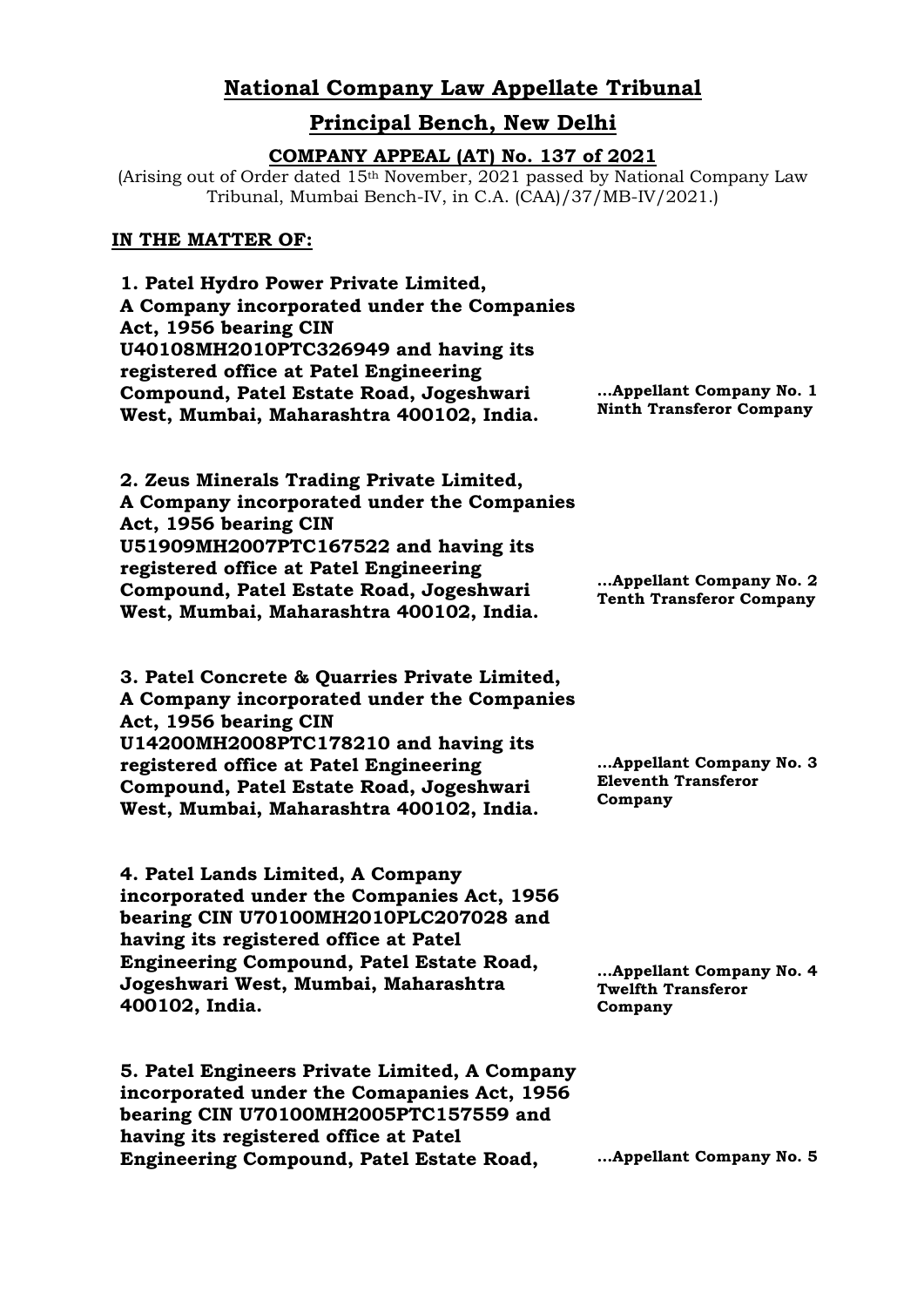| Jogeshwari West, Mumbai, Maharashtra<br>400102, India.                                                                                                                                                                                                                             | <b>Thirteen Transferor</b><br>Company                              |
|------------------------------------------------------------------------------------------------------------------------------------------------------------------------------------------------------------------------------------------------------------------------------------|--------------------------------------------------------------------|
| 6. Phedra Projects Private Limited<br>A Company incorporated under the Companies<br>Act, 1956 bearing CIN<br>U45201MH2006PTC164317 and having its<br>registered office at Patel Engineering<br>Compound, Patel Estate Road, Jogeshwari<br>West, Mumbai, Maharashtra 400102, India. | Appellant Company No. 6<br><b>Fourteenth Transferor</b><br>Company |
| 7. Patel Engineering Limited,<br>A Company incorporated under the Companies<br>Act, 1956 bearing CIN<br>L99999MH1949PLC007039 and having its<br>registered office at Patel Engineering<br>Compound, Patel Estate Road, Jogeshwari<br>West, Mumbai, Maharashtra 400102, India.      | Appellant Company No. 7<br><b>Transferee Company</b>               |
| Mr Krishnandu Datta Sr Advocata along with Mr<br>Annallante:                                                                                                                                                                                                                       |                                                                    |

**Appellants: Mr. Krishnendu Datta, Sr. Advocate along with Mr. Shikher Upadhay, Ms. Prachi Golechha, Ms. Ranjana Roy Gawai, Mr. Hemant Sethi and Ms. Vasudha Sen, Advocates.**

### **J U D G E M E N T**

### **[Per; Shreesha Merla, Member (T)]**

1. Aggrieved by the Order dated 15.11.2021, passed by the NCLT (National Company Law Tribunal, Mumbai Bench-IV) in C.A. (CAA)/37/MB-IV/2021, *M/s. Patel Hydro Power Private Limited and Ors.* preferred this Appeal under Section 421 of the Companies Act, 2013 (hereinafter referred to as the **'Act'**).

2. Facts in brief, are that a Company Scheme Application was filed by the Appellant Companies under Section 230-232 of the Act read with Companies (Compromise, Arrangement and Amalgamation) Rules, 2016 (hereinafter referred to as the 'Rules'), whereby and whereunder the Appellant Company sought dispensation of the meeting of the Equity Shareholders, Secured Creditors and Unsecured Creditors, in respect of the Scheme of merger by

*-2-*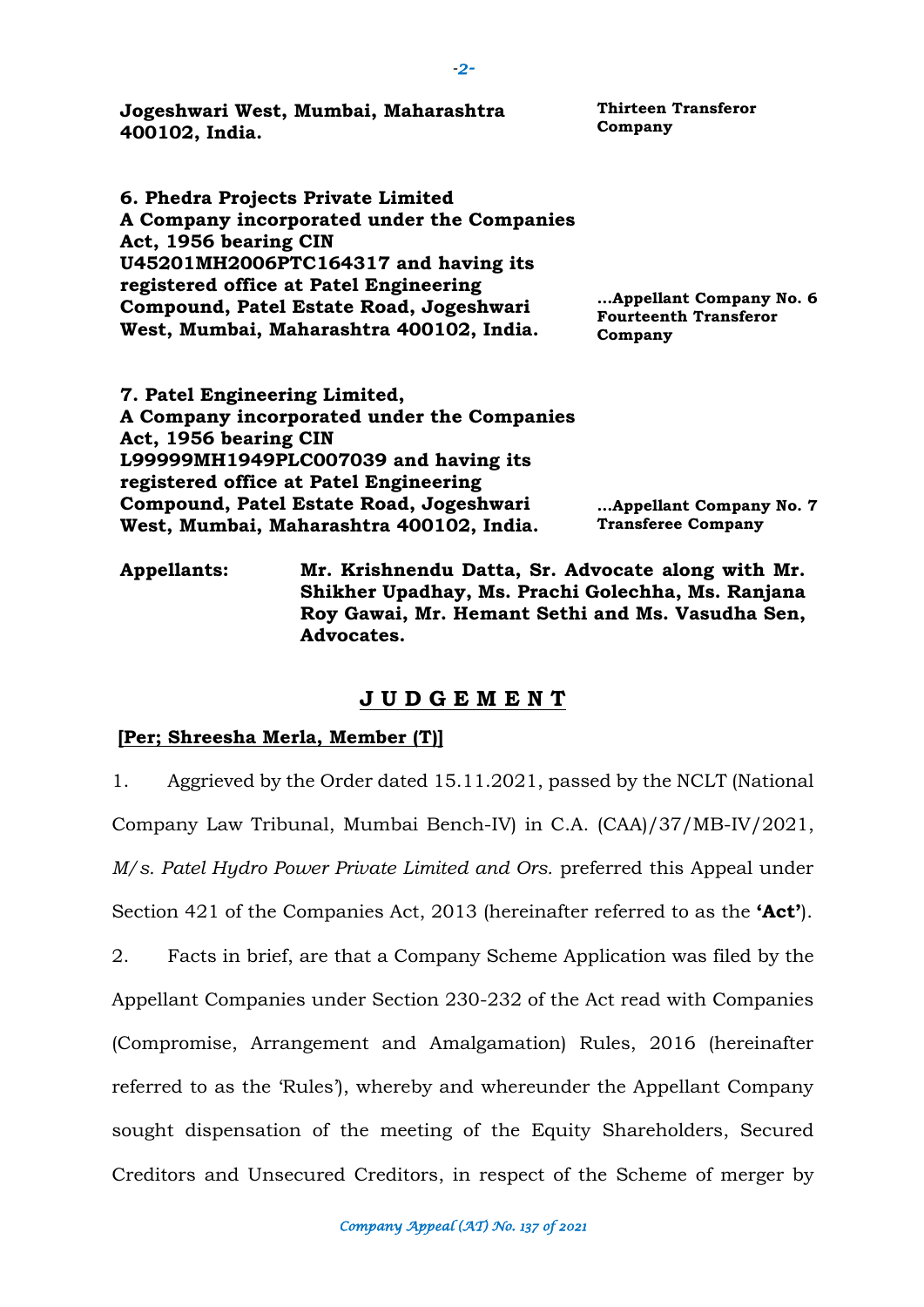absorption Wholly Owned Subsidiary ('Transferor Company') with its holding Company namely *M/s. Patel Engineering Ltd.* ('Transferee Company') and their respective Shareholders ('the Scheme'). The Transferor Appellant Company and the Transferee Appellant Company are collectively referred to as the 'Appellant Companies'.

3. By the Impugned Order, NCLT has directed the Appellant Transferee Company as follows:-

> *"20. Further, the Consent Affidavits of the Secured Creditors of Rs.1881.81 crore of the Transferee Company have also been provided by the Transferee Company as detailed above. The condition of Consent Affidavit of the Secured Creditors has since been complied.*

> *21. The Transferee Company has not submitted the list of Equity Shareholders and Unsecured Creditors. As far as the Meeting/Consent Affidavit of the Equity Shareholders of the Transferee Company are concerned, the Transferee Company will submit Consent Affidavits of the Equity Shareholders of the Transferee Company or hold the meeting of the Equity Shareholders before filing of the Company Petition. In case the Transferee Company choses for the meeting of the Equity Shareholders, the same may be held on 22nd December, 2021, Wednesday at 11.00 am at the registered office of the Transferee Company or at any convenient place in Mumbai. The Chairman/Managing Director of the Transferee Company will be the Chairperson of the meeting of the Equity Shareholders.*

> *22. At least 30 (thirty) clear days before the aforesaid meeting of the Equity Shareholders of the Transferee Company be held as aforesaid, a notice convening the said meeting at the day, date and time aforesaid, together with copies of the Scheme and the Explanatory Statement required to be sent under Section 230(3) of the Companies Act, 2013 read with Rule 6 of the Companies (Compromises, Arrangements and Amalgamations) Rules, 2016, shall be sent by Registered Post-AD/Speed Post and e-mail to the Equity Shareholders of the Transferee Company whose email addresses are duly registered with the*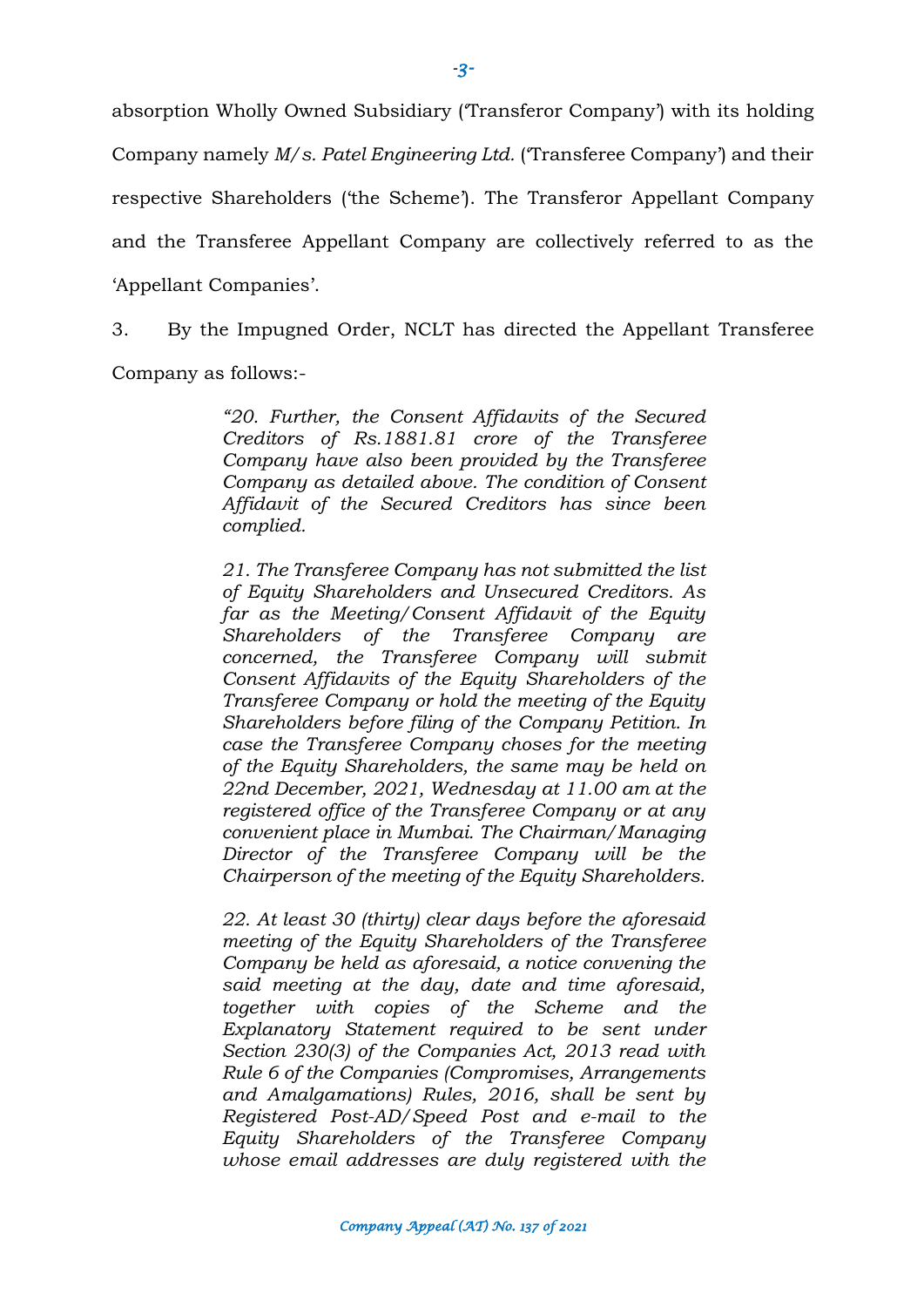*Transferee Company, addressed to each of the shareholders, at their last known e-mail addresses as per the records of the Transferee Company.*

*23. At least 30 (thirty) days before the aforesaid meeting of the Equity Shareholders of the Transferee Company to be held as aforesaid, an advertisement of notice convening the said meeting, indicating the day, date and time aforesaid be published once each in 'Business Standard' in English and 'Navshakti' in Marathi, both circulated at Mumbai, and stating that copies of the Scheme and the statement required to be furnished pursuant to Section 230 (3) of the Companies Act, 2013 can be obtained free of charge by emailing the Transferee Company.*

*24. Keeping in view of the fact and circumstances of the case, as 14 Transferor Companies are transferring into the Transferee Company and in the interest of the creditors of the Applicant Companies, this Bench directs the Transferee Company to issue Notice of Scheme to all its Unsecured Creditors by Registered Post-AD/Speed Post and by E-mail whose Email IDs are available with the Company and file Consent Affidavits of the Unsecured Creditors at least of the value of 90% at the time of filing of Company Petition.*

*25. Further, the Bench has observed that since there are 7 (seven) IBC proceedings pending against the Applicant Companies, the list of which has been filed by the Applicant Companies vide Additional Affidavit dated 11.06.2021 annexed as Annexure "C", the Applicant Companies are directed to issue notice of Scheme by Registered Post-Ad/ Speed Post and Email upon the Petitioners who have filed the Insolvency Proceedings against the Applicant Companies and specific consents of these Petitioners of the IBC Proceedings is to be submitted at the time of filing of Company Petition.*

*26. The Applicant Companies to file affidavit of service and compliance within 10 working days after serving the notices to all the Regulatory Authorities as stated above and do report to this Tribunal that the directions regarding the issue of notices have been duly complied with."*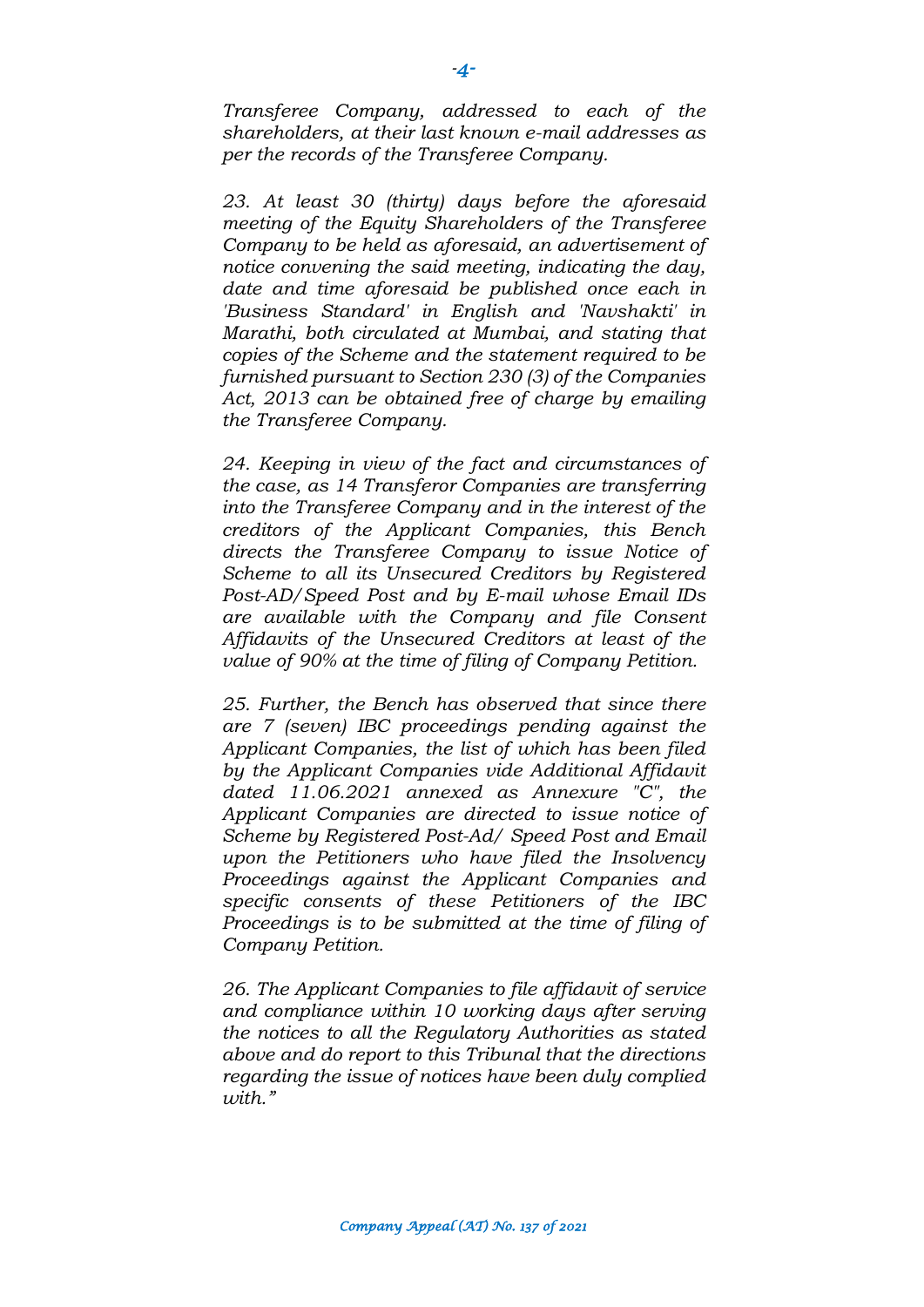4. The Appellant had sought dispensation from the requirement of holding Equity Shareholders and Creditors Meetings of the 7th Appellant/Transferee Company from the Tribunal, as no new shares are being issued by the Transferee Appellant Company and the 'Scheme' would not result in dilution in shareholding of the Transferee Appellant Company.

5. Learned Counsel appearing for the Appellants contended that the approval of Members/Creditors was required only when there was any change in the rights. But when no change is proposed to Members/Creditors' rights, the requirement of consent/approval could be done away with. He argued that NCLT had erred in directing the Transferee Appellant Company to compulsorily obtain 90% consent Affidavits from its Unsecured Creditors, while no such provisions are stipulated under Sections 230-232 of the Act, which mandates the Companies to compulsorily obtain the concerned Affidavit from its Creditors. It is also the case of the Appellants that NCLT ought not to have directed the Transferee Appellant Company to procure 'consents' from the Petitioners who have filed Insolvency Proceedings, which have not yet been admitted, against the Transferee Appellant Company when there is no such provision in the law that mandates procuring of 100% consent from the Creditors who have filed Insolvency Proceedings. Learned Counsel further contended that since the Transferee Company would continue to be in existence post amalgamation, any pending Legal Proceedings by or against the Transferee Appellant Company would continue, in the same manner and in the same extent and there would be no diminution of obligations of the Transferee Appellant Company. It is also their case that direction of NCLT to hold Physical Meeting for Shareholder is contrary to Ministry of Corporate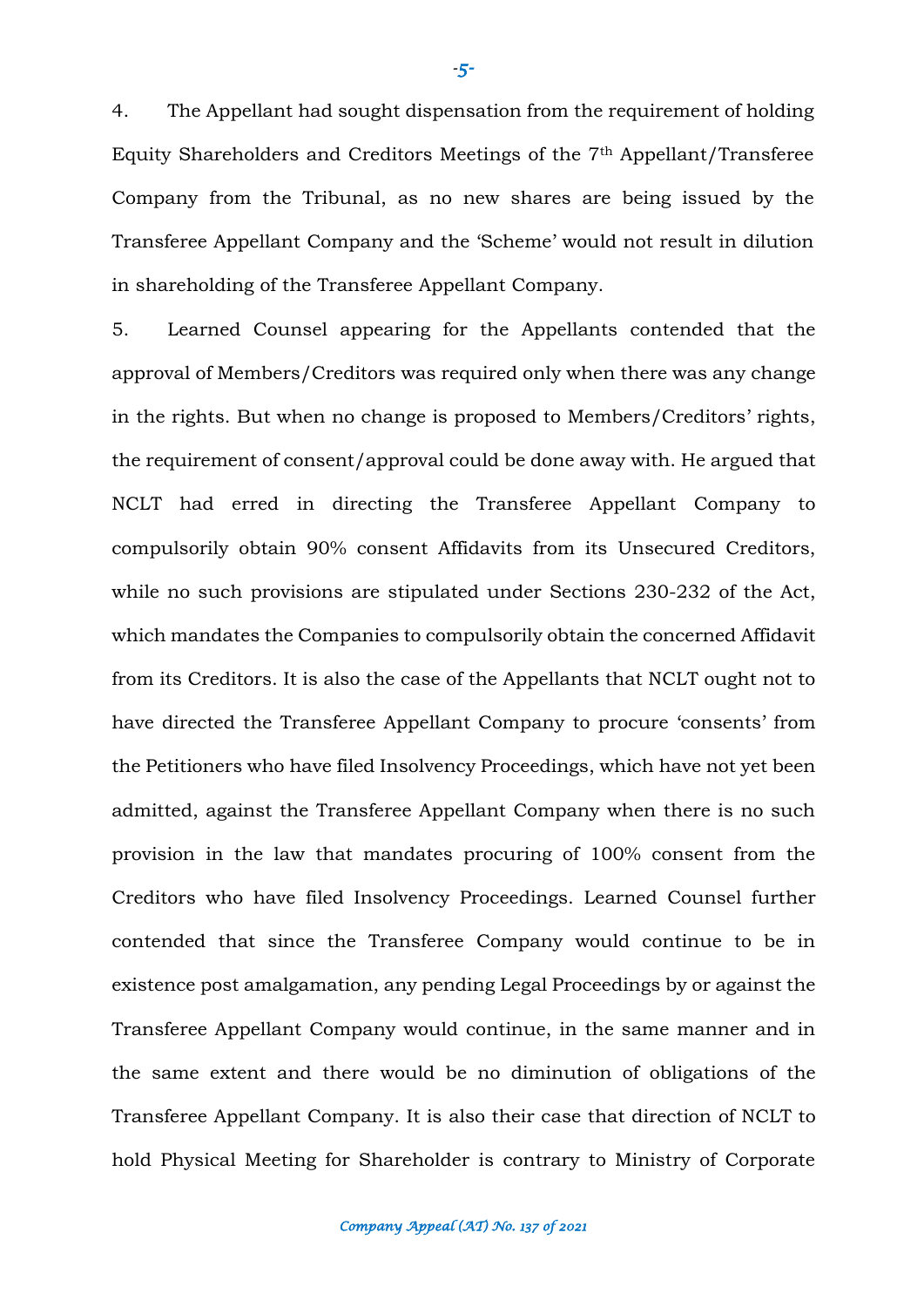Affairs ('MCA') clarification dated 08.04.2021, on manner and mode of issuance of Notice for conducting General Meetings which allows the listed Companies to conduct Meetings through VC or OAVM facilities and allows issuance of Notice to the Members for such Meetings by using only electronic means including registered email addresses of Members. The Learned Counsel placed reliance on the Judgement of this Tribunal in *'DLF Phase IV,* 

*Commercial Developers Limited and Ors.' in Company Appeal (AT) No.* 

*180 of 2019* and also in *'Ambuja Cements Limited*' *Vs. --- (2021) SCC* 

### *OnLine NCLAT 117.*

6. For better understanding of the case, it is relevant to reproduce the Sections 230 and 232 of the Companies Act, 2013 and also the relevant Companies (Compromises, Arrangements and Amalgamations) Rules, 2016 are hereunder:-

## *'Sec 230 Companies Act 2013*

*[(1) Where a compromise or arrangement is proposed—*

*(a) between a company and its creditors or any class of them; or*

*(b) between a company and its members or any class of them, the Tribunal may, on the application of the company or of any creditor or member of the company, or in the case of a company which is being wound up, of the liquidator 2[appointed under this Act or under the Insolvency and Bankruptcy Code, 2016, as the case may be,] order a meeting of the creditors or class of creditors, or of the members or class of members, as the case may be, to be called, held and conducted in such a manner as the Tribunal directs.*

*Explanation.—For the purposes of this subsection, arrangement includes a reorganization of the company's share*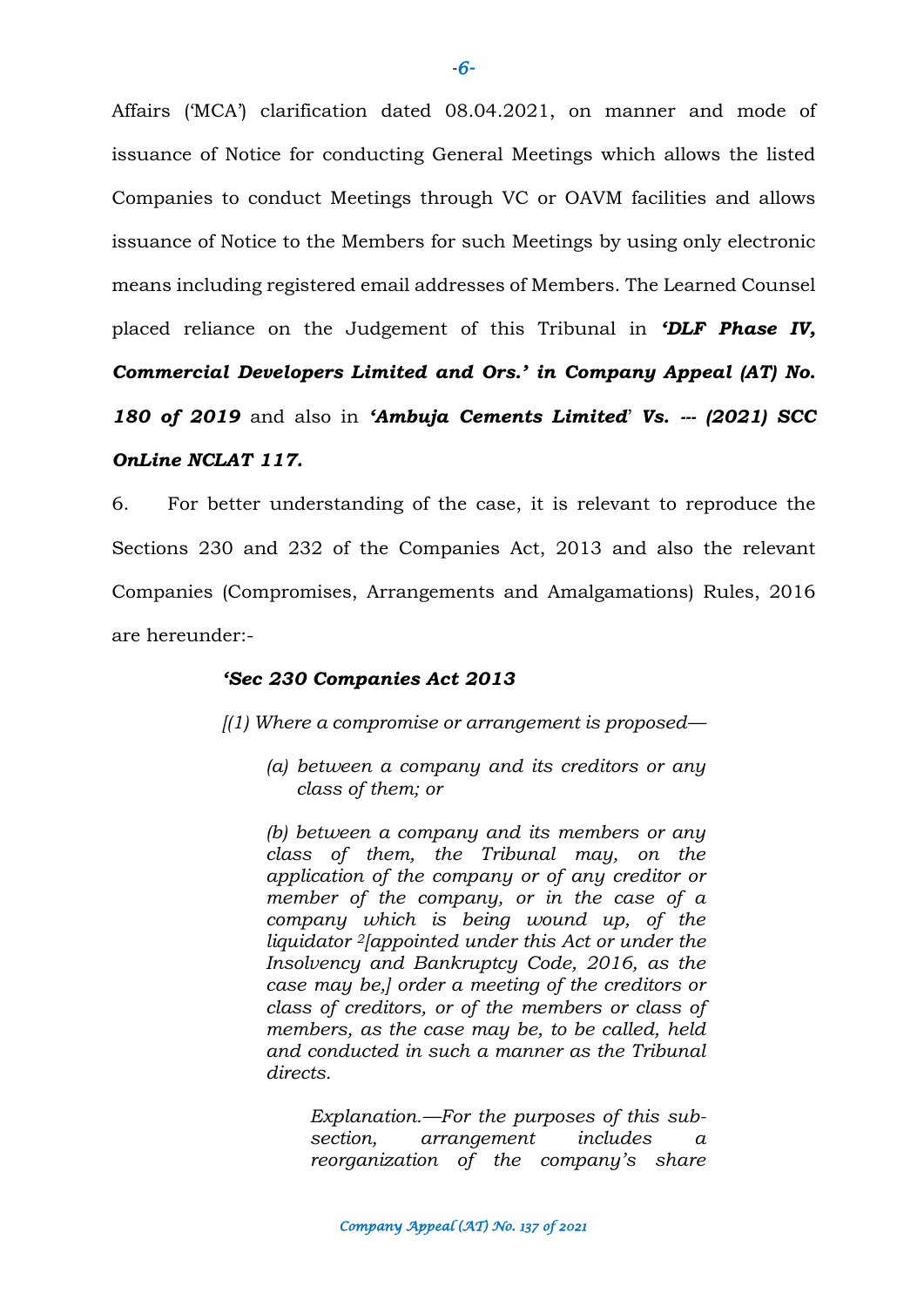*capital by the consolidation of shares of different classes or by the division of shares into share of different classes, or by both of those methods.*

*(2) The company or any other person, by whom an application is made under subsection (1), shall disclose to the Tribunal by affidavit—*

*(a) all material facts relating to the company, such as the latest financial position of the company, the latest auditor's report on the accounts of the company and the pendency of any investigation or proceedings against the company;*

*(b) reduction of share capital of the company, if any, included in the compromise or arrangement;*

*(c) any scheme of corporate debt restructuring consented to by not less than seventy-five per cent of the secured creditors in value, including—*

- *(i) a creditor's responsibility statement in the prescribed from;*
- *(ii) safeguards for the protection of other secured and unsecured creditors;*
- *(iii) report by the auditor that the fund requirements of the company after the corporate debt restructuring as approved shall conform to the liquidity test based upon the estimates provided to them by the Board;*
- *(iv) where the company proposes to adopt the corporate debt restructuring guidelines specified by the Reserve Bank of India, a statement to that effect; and*
- *(v) a valuation report in respect of the shares and the property and all assets, tangible and intangible, movable and immovable, of the company by a registered valuer.*

*(3) Where a meeting is proposed to be called in pursuance of an order of the Tribunal under subsection (1), a notice of such meeting shall be sent to all the creditors or class of creditors and to all the members or class of members and the debentureholders of the company, individually at the address registered with the company which shall be*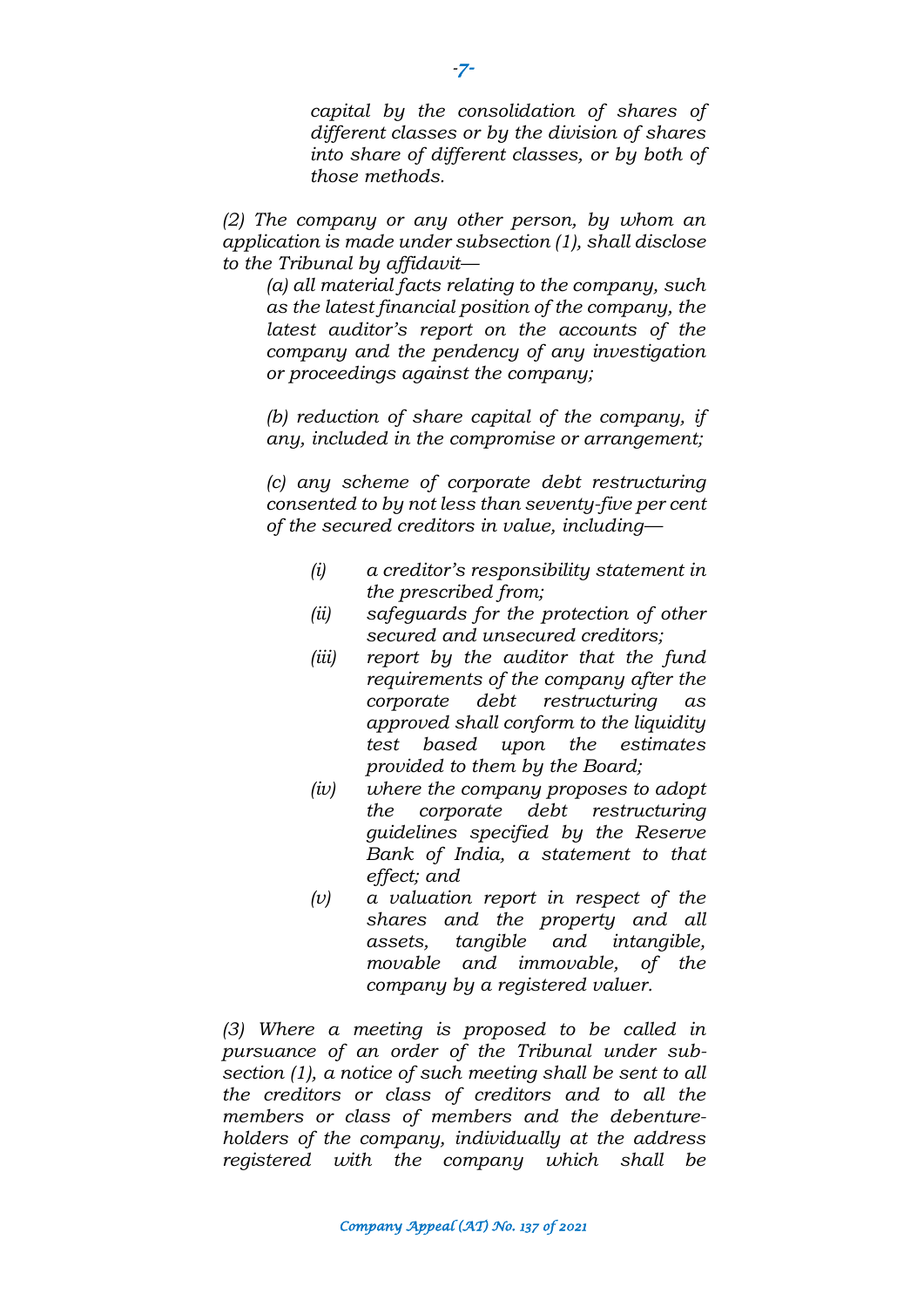*accompanied by a statement disclosing the details of the compromise or arrangement, a copy of the valuation report, if any, and explaining their effect on creditors, key managerial personnel, promoters and non-promoter members, and the debenture-holders and the effect of the compromise or arrangement on any material interests of the directors of the company or the debenture trustees, and such other matters as may be prescribed:*

*Provided that such notice and other documents shall also be placed on the website of the company, if any, and in case of a listed company, these documents shall be sent to the Securities and Exchange board and stock exchange where the securities of the companies are listed, for placing on their website and shall also be published in newspapers in such manner as may be prescribed:*

*Provided further that where the notice for the meeting is also issued by way of an advertisement, it shall indicate the time within which copies of the compromise or arrangement shall be made available to the concerned persons free of charge from the registered office of the company.* 

*(4) A notice under sub-section (3) shall provide that the persons to whom the notice is sent may vote in the meeting either themselves or through proxies or by postal ballot to the adoption of the compromise or arrangement within one month from the date of receipt of such notice:*

*Provided that any objection to the compromise or arrangement shall be made only by persons holding not less than ten per cent of the shareholding or having outstanding debt amounting to not less than five per cent of the total outstanding debt as per the latest audited financial statement.*

*(5) A notice under sub-section (3) along with all the documents in such form as may be prescribed shall also be sent to the Central Government, the income-tax authorities, the Reserve Bank of India, the Securities and Exchange Board, the Registrar, the respective stock exchanges, the Official Liquidator, the*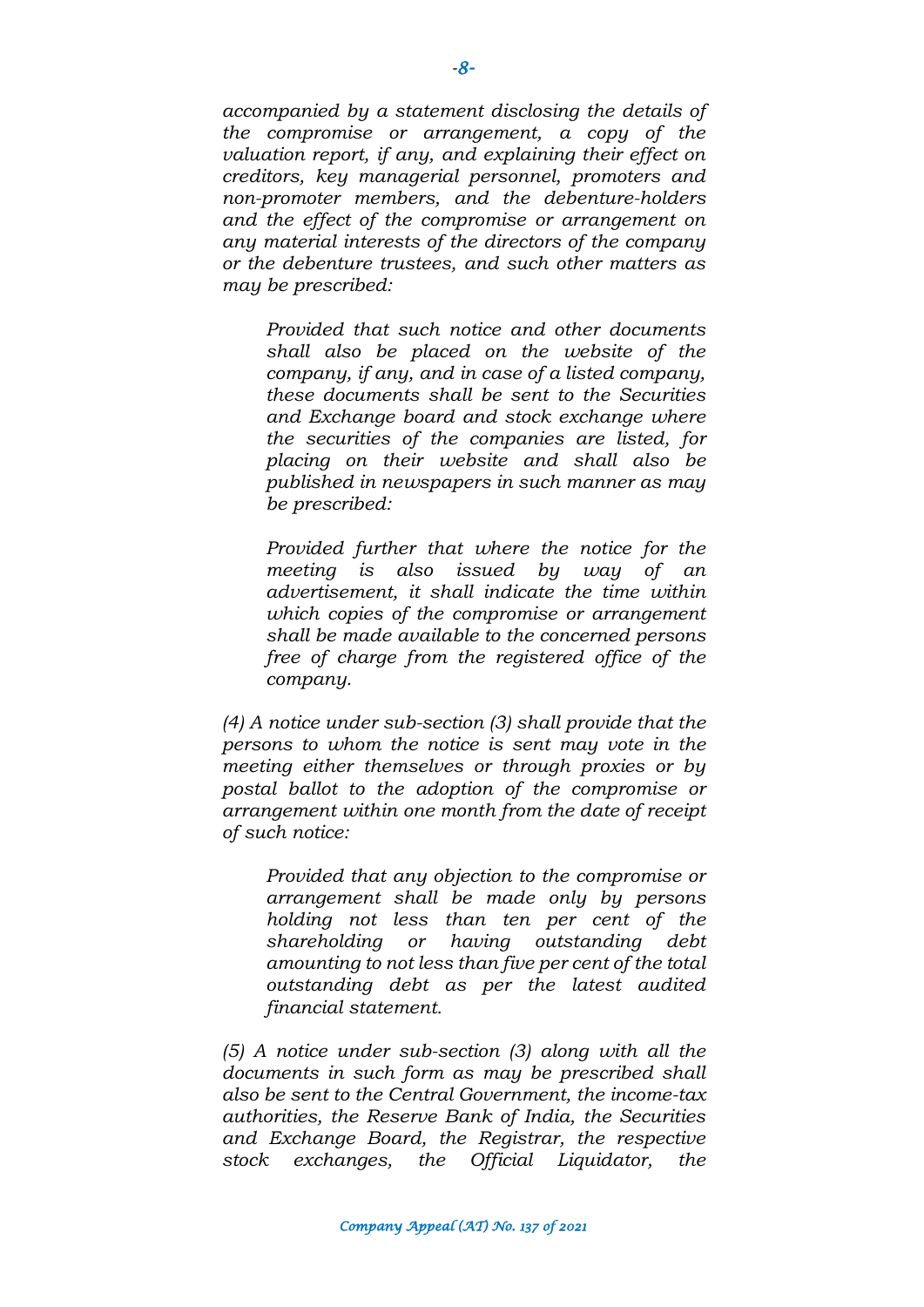*competition commission of India established under sub-section (1) of section 7 of the Competition Act, 2002 (12 of 2003), if necessary, and such other sect oral regulators or authorities which are likely to be affected by the compromise or arrangement and shall require that representations, if any, to be made by them shall be made within a period of thirty days from the date of receipt of such notice, failing which, it shall be presumed that they have no representations to make on the proposals.*

*(6) Where, at a meeting held in pursuance of subsection (1), majority of persons representing threefourths in value of the creditors, or class of creditors or members or class of members, as the case may be, voting in person or by proxy or by postal ballot, agree to any compromise or arrangement and if such compromise or arrangement is sanctioned by the tribunal by an order, the same shall be binding on the company, all the creditor, or class of creditors or members or class of members, as the case may be, or, in case of a company being wound up, on the liquidator <sup>2</sup>[appointed under this Act or under the Insolvency and Bankruptcy Code, 2016, as the case may be,] and the contributories of the company.*

*(7) An order made by the Tribunal under sub-section (6) shall provide for all or any of the following matters, namely:--*

- *(a) where the compromise or arrangement provides for conversion of preference shares into equity shares, such preference shareholders shall be given an option to either obtain arrears of dividend in cash or accept equity shares equal to the value of the dividend payable;*
- *(b) the protection of any class of creditors;*
- *(c) if the compromise or arrangement results in the variation of the shareholders' rights, it shall be given effect to under the provisions section 48;*
- *(d) if the compromise or arrangement is agreed to by the creditors under sub-section (6), any proceedings pending before the Board for Industrial and Financial Reconstruction established under section 4 of the Sick*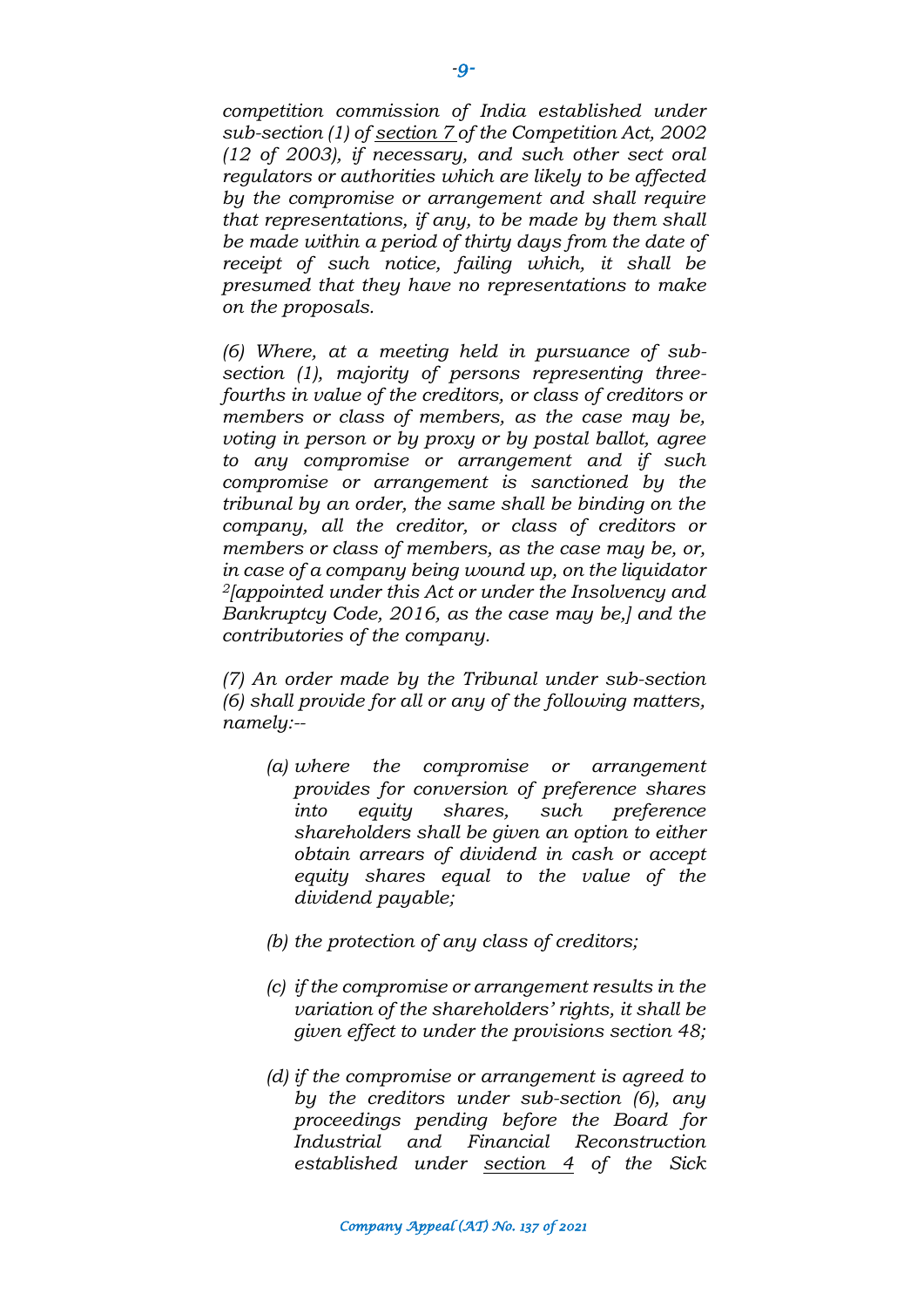*Industrial Companies (Special Provisions) Act, 1985 (1 of 1986) shall abate;*

*(e) such other matters including exit offer to dissenting shareholders, if any, as are in the opinion of the Tribunal necessary to effectively implement the terms of the compromise or arrangement:*

*Provided that no compromise or arrangement shall be sanctioned by the tribunal unless a certificate by the company's auditor has been filed with the Tribunal to the effect that the accounting treatment, if any, proposed in the scheme of compromise or arrangement is in conformity with the accounting standards prescribed under section 133.* 

*(8) The order of the Tribunal shall be filed with the Registrar by the company within a period of thirty days of the receipt of the order.* 

*(9) The Tribunal may dispense with calling of a meeting of creditor or class of creditors where such creditors or class of creditors, having at least ninety per cent value, agree and confirm, by way of affidavit, to the scheme of compromise or arrangement.*

*(10) No compromise or arrangement in respect of any buy-back of securities under this section shall be sanctioned by the Tribunal unless such buy-back is in accordance with the provisions of section 68.]*

*(11) Any compromise or arrangement may include takeover offer made in such manner as may be prescribed:*

*Provided that in case of listed companies, takeover offer shall be as per the regulations framed by the Securities and Exchange Board.*

*(12) An aggrieved party may make an application to the Tribunal in the event of any grievances with respect ot the takeover offer of companies other than listed companies in such manner as may be prescribed and the Tribunal may, on application, pass such order as it may deem fit.*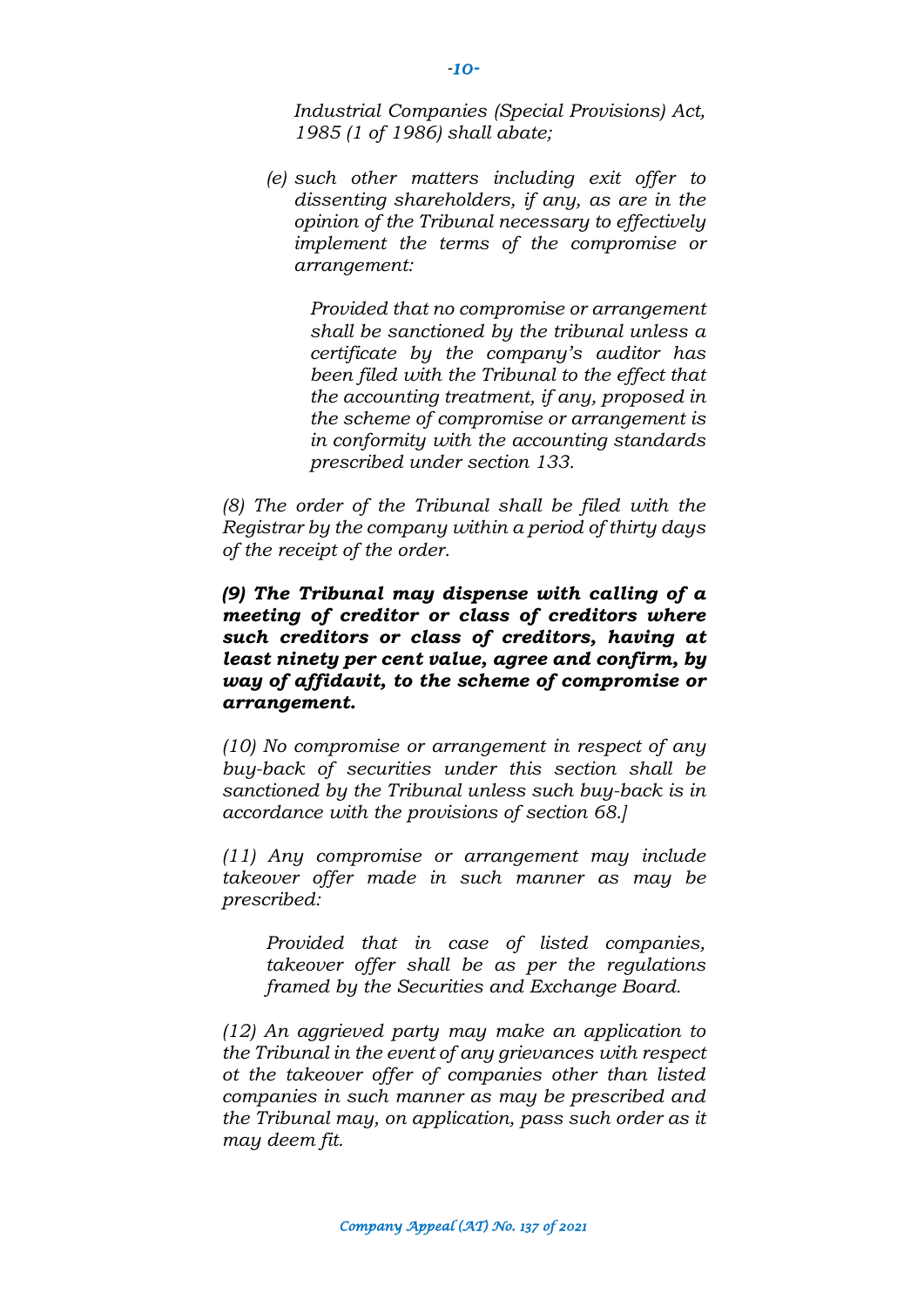*Explanation.—For the removal of doubts, it is hereby declared that the provisions of section 66 shall not apply to the reduction of share capital effected in pursuance of the order of the Tribunal under this section.'*

### *'Section 232 – Merger and amalgamation of companies*

*<sup>1</sup>[(1) Where an application is made to the Tribunal under section 230 for the sanctioning of a compromise or an arrangement proposed between a company and any such persons as are mentioned in that section, and it is shown to the Tribunal—*

- *(a) that the compromise or arrangement has been proposed for the purposes of, or in connection with, a scheme for the reconstruction of the company or companies involving merger or the amalgamation of any two or more companies: and*
- *(b) that under the scheme, the whole or any part of the undertaking, property or liabilities of any company (hereinafter referred to as the transferor company) is required to be transferred to another company (hereinafter referred to as the transferee company), or is proposed to be divided among and transferred to two or more companies, the Tribunal may on such application, order a meeting of the creditors or class of creditors or the members or class of members, as the case may be, to be called, held and conducted in such manner as the Tribunal may direct and the provisions of sub-sections (3) to (6) of section 230 shall apply mutatis mutandis.*

*(2) Where an order has been made by the Tribunal under sub-section (1), merging companies or the companies in respect of which a division is proposed, shall also be required to circulate the following for the meeting so ordered by the Tribunal, namely:--*

*(a) the draft of the proposed terms of the scheme drawn up and adopted by the directors of the merging company:*

*(b) confirmation that a copy of the draft scheme has been filed with the Registrar;*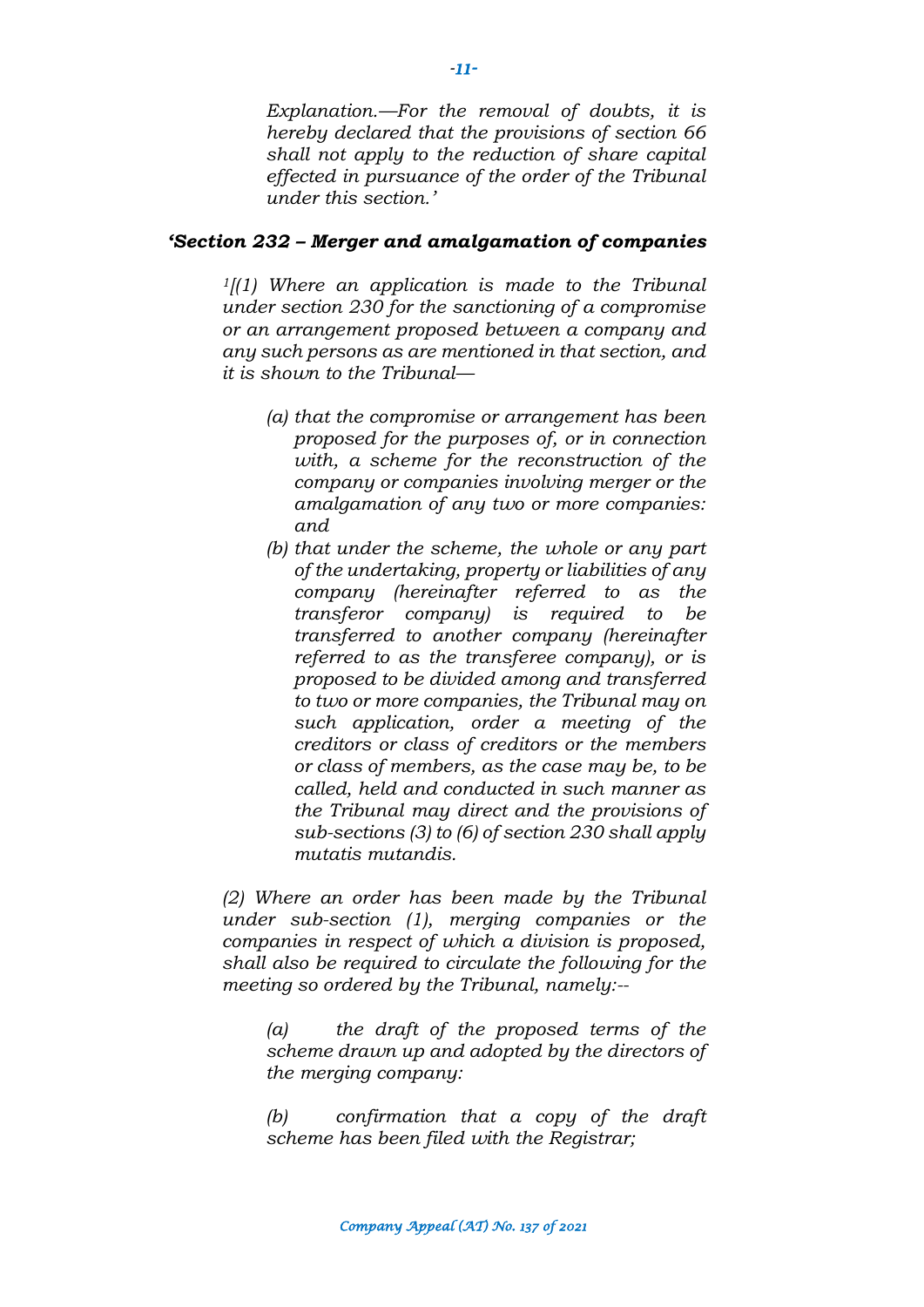*(c) a report adopted by the directors of the merging companies explaining effect of compromise on each class of shareholders, key managerial personnel, promoters and nonpromoter shareholders laying out in particular the share exchange ratio, specifying any special valuation difficulties;*

*(d) the report of the expert with regard to valuation, if any:*

*(e) a supplementary accounting statement if the last annual accounts of any of the merging company relate to a financial year ending more than six months before the first meeting of the company summoned for the purposes of approving the scheme.*

*(3) The Tribunal, after satisfying itself that the procedure specified in sub sections (1) and (2) has been complied with, may, by order, sanction the compromise or arrangement or by a subsequent order.'*

## *'Companies (Compromises, Arrangements and Amalgamations) Rules, 2016*

*G.S.R.1134(E).— In exercise of the powers conferred by sub-sections (1) and (2) of section 469 read with sections 230 to 233 and sections 235 to 240 of the Companies Act, 2013 (18 of 2013), THE Central Government hereby makes the following rules, namely:-*

### *1. Short Title and Commencement.—*

- *(1) These rules may be called the Companies (Compromises, Arrangements and Amalgamations) Rules, 2016.*
- *(2) They shall come into force with effect from 15th December, 2016.*

## *3. Application for order of a meeting.—*

*(1) An application under sub-section (1) of section 230 of the Act may be submitted in Form no. NCLT-1 (appended in the National Company Law Tribunal Rules, 2016) alongwith:-*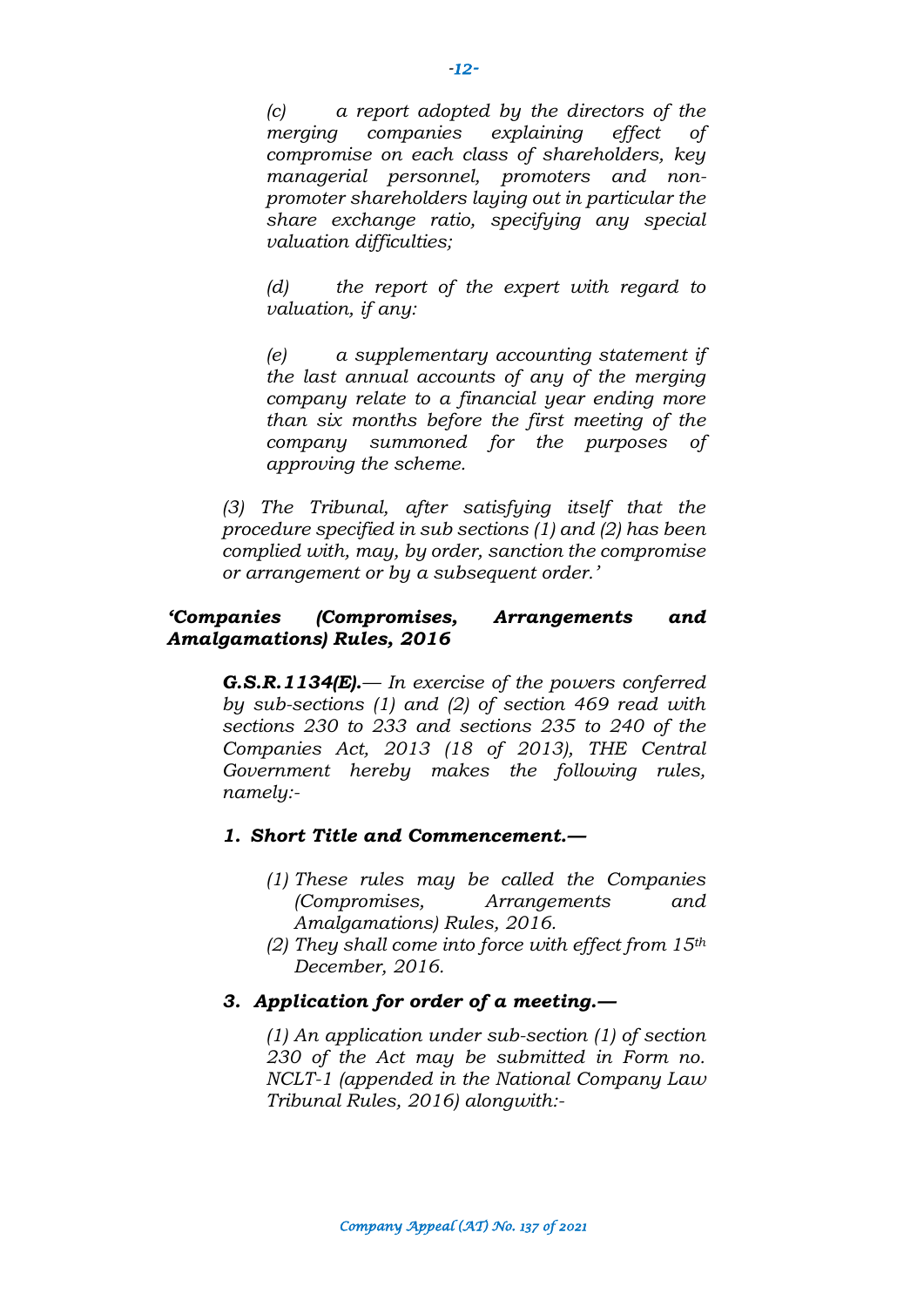*(i) a notice of admission in Form No. NCLT-2 (appended in the National Company Law Tribunal Rules, 2016);*

*(ii) an affidavit in Form No. NCLT-6 (appended in the National Company Law Tribunal Rules, 2016);*

*(iii) a copy of scheme of compromise or arrangement, which should include disclosures as per sub-section (2) of section 230 of the Act; and*

*(iv) fee as prescribed in the Schedule of Fees.*

*(2) Where more than one company is involved in a scheme in relation to which an application under subrule (1) is being filed, such application may, at the discretion of such companies, be filed as a jointapplication.*

*(3) Where the company is not the applicant, a copy of the notice of admission and of the affidavit shall be served on the company, or, where the company is being would up, on its liquidator, not less than fourteen days before the date fixed for the hearing of the notice of admission.*

*(4) The applicant shall also disclose to the Tribunal in the application under sub-rule (10, the basis on which each class of members or creditors has been identified for the purposes of approval of the scheme.*

### *4. Disclosure in application made to the Tribunal for compromise or arrangement.—*

*Creditors Responsibility Statement. For purposes of sub-clause (c) of sub-section (2) of section 230 of the Act, the creditor's responsibility statement in Form No. CAA. I shall be included in the scheme of corporate debt restructuring.* 

*Explanation:- For the purpose of this rule, it is clarified that a scheme of corporate debt restructuring as referred to in clause (c) of subsection (2) of section 230 of the Act shall mean a scheme that restructures or varies the debt obligations of a company towards its creditors.*

#### *5. Directions at hearing of the application.—*

*Upon hearing the application under sub-section (1) of section 230 of the Act, the Tribunal shall, unless it thinks fit for any reason to dismiss the application, give*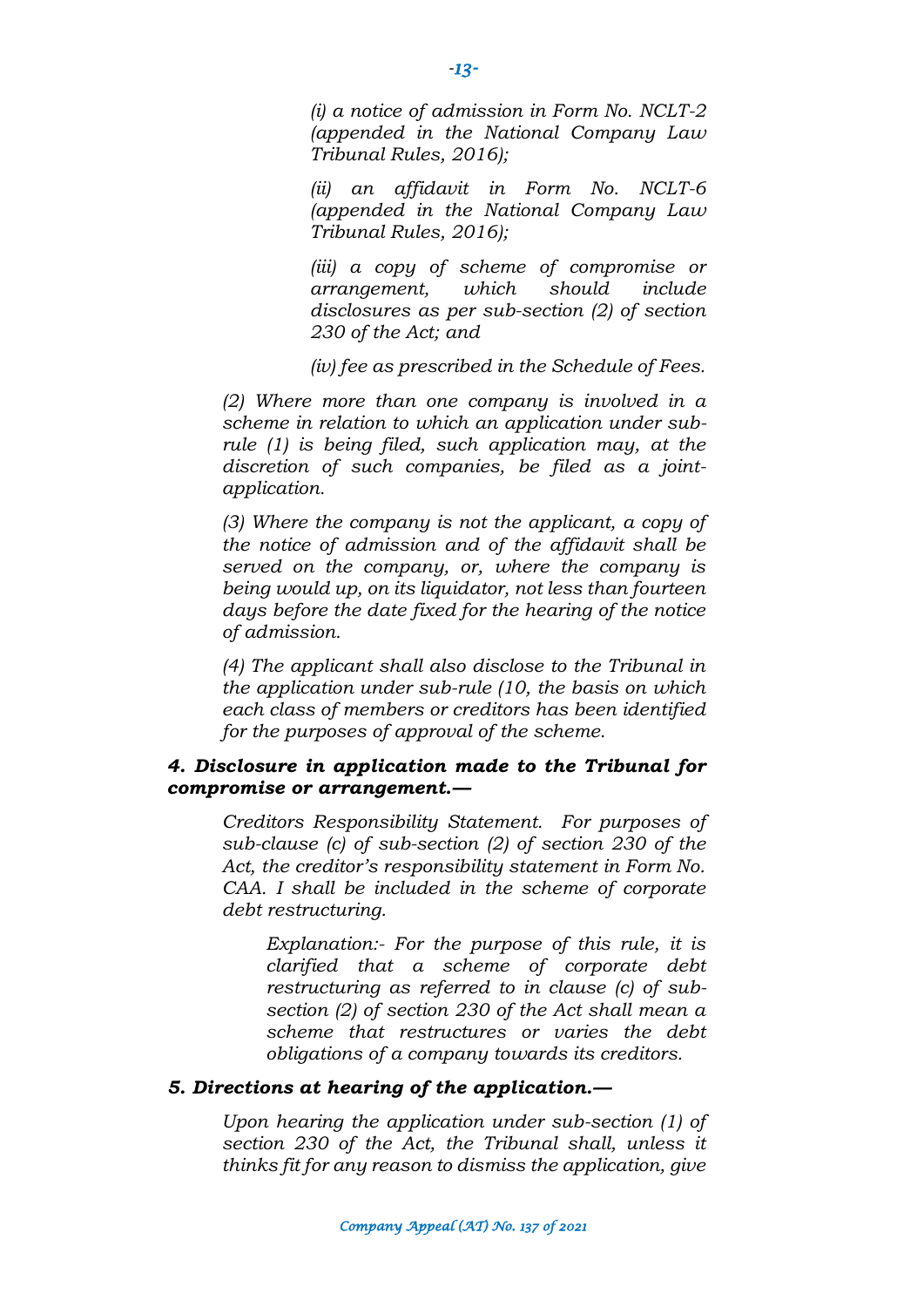*such directions as it may think necessary in respect of the following matters:-*

- *(a) Determining the class or classes of creditors or of members whose meeting or meetings have to be held for considering the proposed compromise or arrangement; or dispensing with the meeting or meetings for any class or classes of creditors in terms of sub-section (9) of section 230;*
- *(b) fixing the time and place of the meeting or meetings;*
- *(c) appointing a Chairperson and scrutinizer for the meeting or meetings to be held, as the case may be and fixing the terms of his appointment including remuneration;*
- *(d) fixing the quorum and the procedure to be followed at the meeting or meetings, including voting in person or by proxy or by postal ballot or by voting through electronic means;'*

7. It is seen from the record that the Transferor Company being a Wholly Owned Subsidiary of the Applicant Transferee Company, no shares are required to be issued or allotted as consideration from the proposed amalgamation. The rights of the Shareholders of the Transferee Company are not affected as no new shares are being issued to the Shareholders of the Transferor Companies and the proposed Scheme does not involve any reorganization of the share capital. In a similar case, this Tribunal in *'Ambuja* 

*Cements Limited*' *(Supra)* dispensed with the meeting of the Equity Shareholders, Secured and Unsecured Creditors of the Appellant Company and remanded the matter back to NCLT for further consideration. We also find force in the contention of the Learned Counsel for the Appellants that the manner and mode of issuance of Notice for conducting General Meetings issued by MCA vide circular dated 08.04.2021, is applicable.

8. This Tribunal in the matter of *'DLF Phase IV, Commercial Developers*  **Limited and Ors.' (Supra)** set aside the direction of NCLT for convening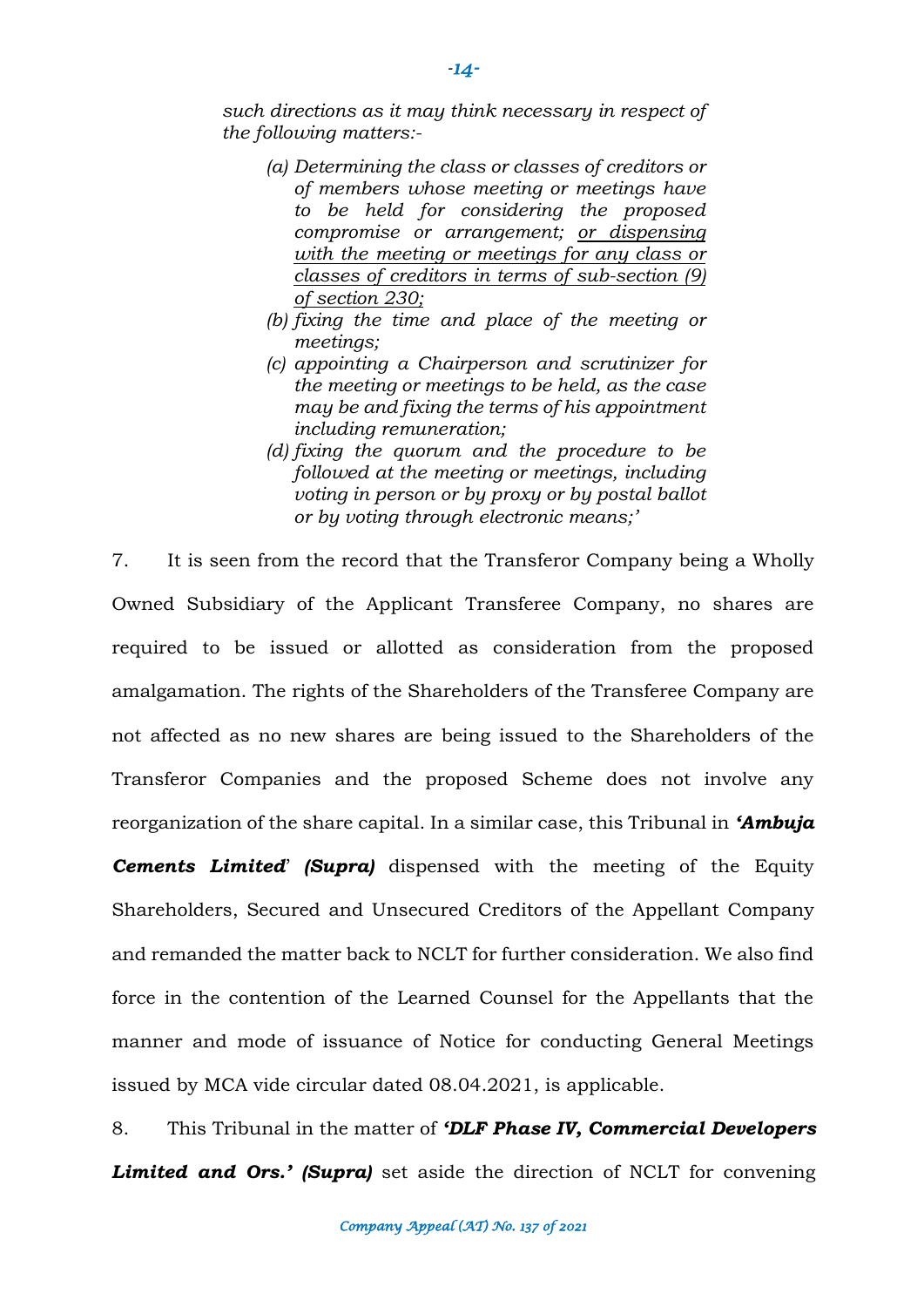meetings of the Equity Shareholders, Secured and Unsecured Creditors. In

*'Mahaamba Investments Ltd.' Vs. 'IDI Ltd.'*. The Hon'ble High Court of

Bombay held as follows:-

*"5. In the present case, having regard to the relevant clauses of the proposed scheme and particularly the provision whereby no new shares are sought to be issued to the members of the transferor company by the transferee company, the scheme will not affect the members of the transferee company. The creditors of the transferee company are not likely to be affected by the scheme in view of the financial position of the transferee company. In paragraphs 13 and 14 of the affidavit in support of the company application, the financial position of the transferor and transferee companies has been set out and which would show that in so far as the transferor company is concerned, it has an excess of assets over liabilities to the extent of Rs. 508 lakhs whereas in the case of the transferee company, there is an excess of assets over liabilities to the extent of Rs. 6,900 lakhs.*

*6. In the circumstances, the office objection is accordingly disposed of with the clarification that filing of a separate petition by the transferee company is not necessary, in the facts and circumstances of the present case."*

## 9. In *'Eurokids India Pvt. Ltd.'* (C.S.D. No. 911 of 2014) dated

19.12.2014, the Hon'ble High Court of Bombay observed as hereunder:-

*"The Applicant Company is Wholly Owned Subsidiary of the Transferee Company and there is no reorganization of share capital of the Transferee Company and no new shares are being issued by the Transferee Company as all shares will be cancelled as per Clause 5 of the Scheme and rights of creditors of Transferee Company are not affected as mention in para 19 of the Affidavit in support of Summons for Direction and also in view of observations made by this court in Mahaamba Investment Ltd vs. IDI Ltd. (2001) 105 Co cases page 16 to 18, the filing of separate Company Summons for Direction and*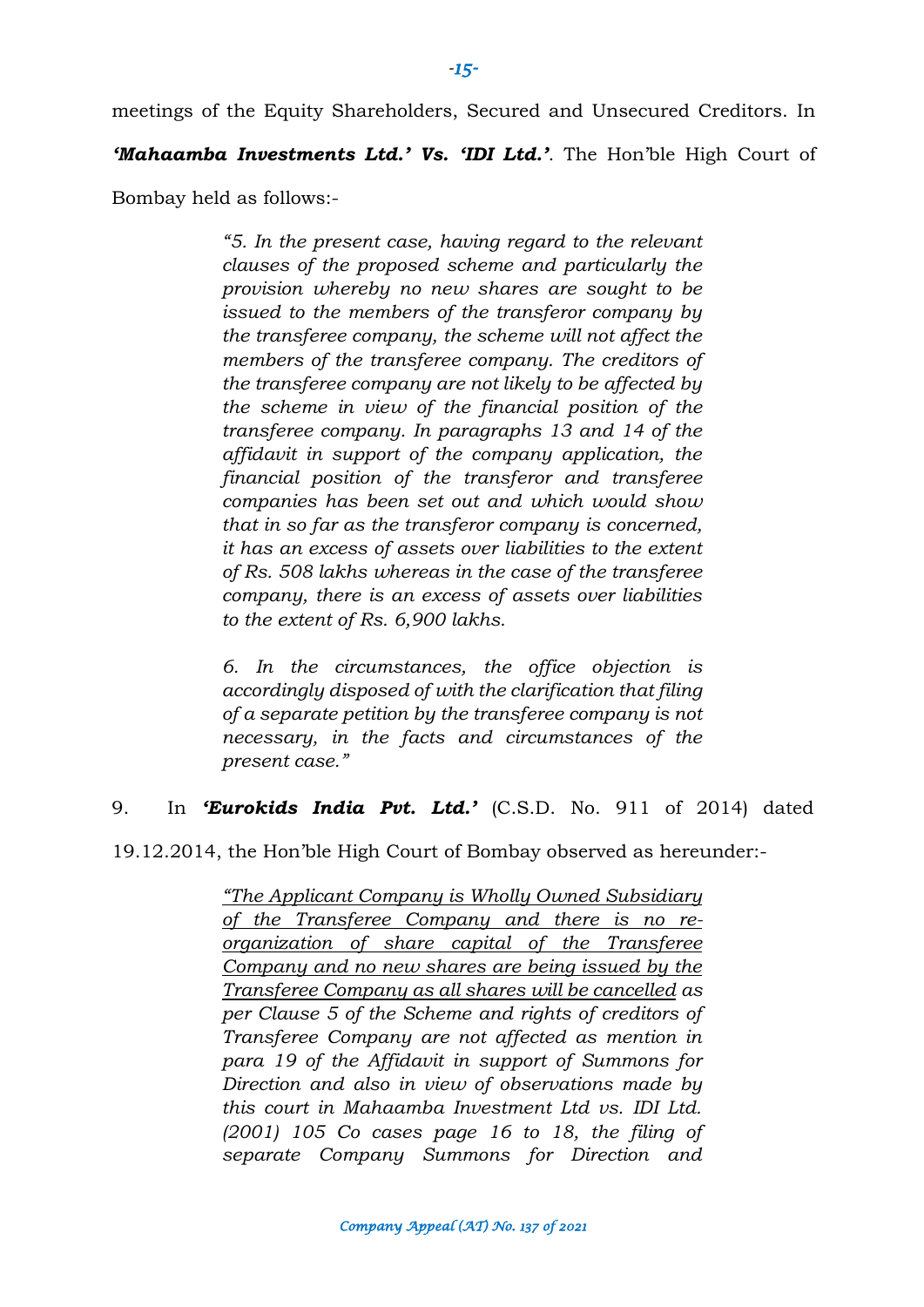*Company Scheme Petition under Section 391 and 394 of the Companies Act, 1956 by Eurokids International Private Limited, the Transferee Company is dispensed with."*

#### *(Emphasis Supplied)*

10. It is seen that Section 232(1) of the Companies Act, 2013 uses the word *'may'* which introduces an element of discretion to the Tribunal to be exercised in the interest of justice in appropriate situations. It is evident from the aforesaid citations that the High Courts have exercised this discretion dispensing with the requirement of convening the meetings, if the Bench is satisfied in all respects. Section 232 is a specific provision carved out by the Legislature when both conditions maintained in clauses (a) and (b) of sub-Section (1) of Section 232 are met. In the instant case the amalgamation sought for is between a Wholly Owned Subsidiary and the Holding Company. The point which needs to be noted is whether such an arrangement alters the rights of the Stakeholders of the Company; whether such an amalgamation has any bearing internally on Creditors/Members of both the Companies; whether not holding the subject meeting would amount to violation of any of the provisions of the Companies Act, 2013; whether the Tribunal can exercise their discretion when the 'Transferor Company' is a Wholly Owned Subsidiary of the 'Transferee Company' and financial position of the 'Transferee Company' is positive and the merger is not affecting the rights of the Shareholders or the Creditors.

11. The material on record establishes that the 'Transferee Company' is a Wholly Owned Subsidiary of the 'Transferor Company' and there is no issuance of any new shares and therefore there is no reorganization of share

#### *Company Appeal (AT) No. 137 of 2021*

*-16-*